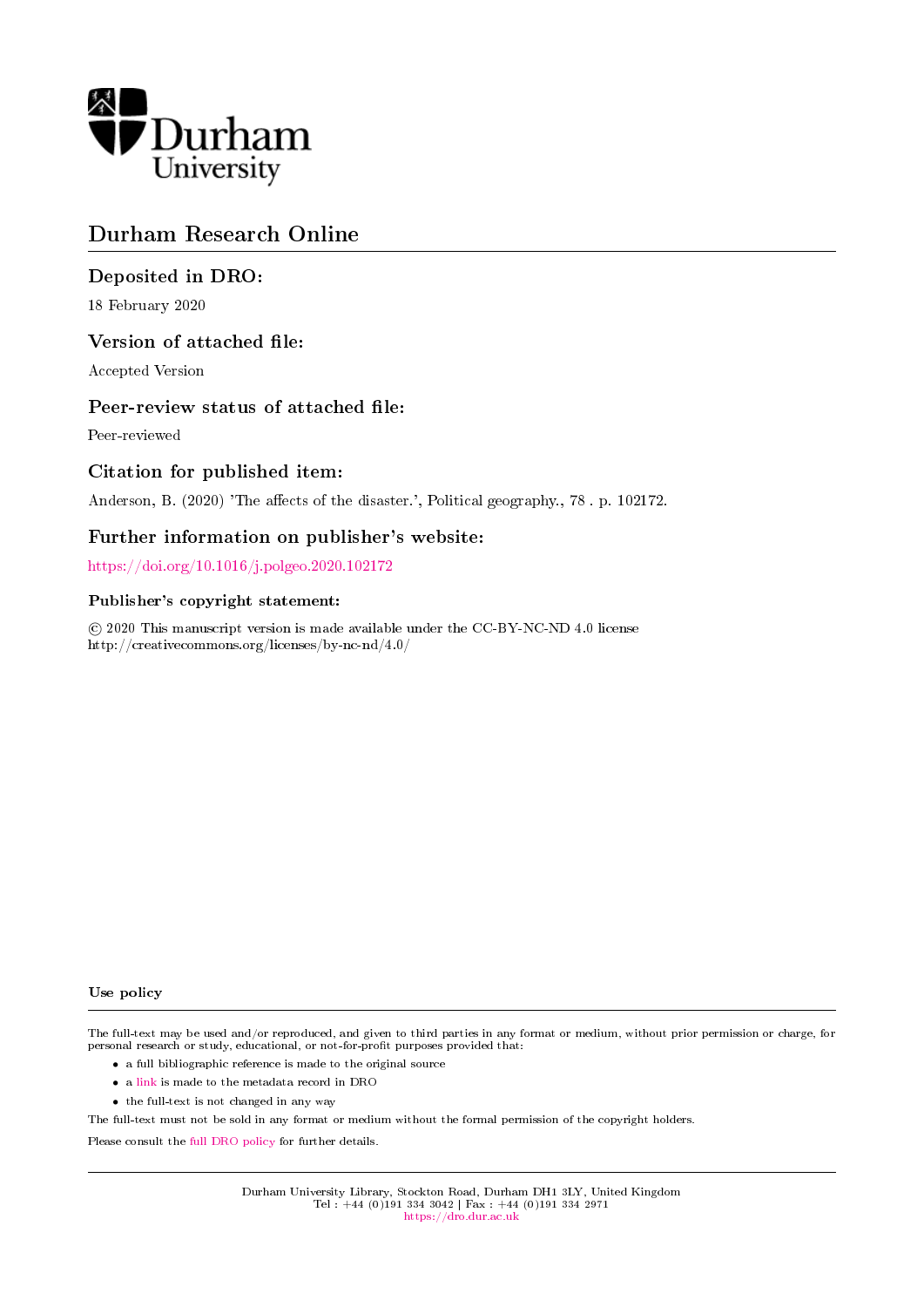## **The Affects of the Disaster**

How might attention to the affective lives of disasters, to how disasters become through urgency, abandonment, hope and many other affects, help us understand how they relate to existing and emergent forms of power? I pose this question in response to a moving, complex, piece that, as with much recent work on disaster, pushes us to connect the immediate disaster of an event (the two back to back hurricanes in Puerto Rico, September 2018) with the ongoing, intertwined, disasters and crises of a set of enduring event-conditions (here named as climate change, the governmentality of debt, and colonialism, amongst others). In entangling the punctual onset of a named event with a set of dispersed event-conditions, Bonilla expands the spatial and temporal boundaries of what we might call the 'disastrous present' in Puerto Rico from the immediate aftermath of the hurricanes to the ongoing 'wake' (Sharpe 2016) of event-conditions which endure and intensify, sometime conditioning the background of life, and sometimes crossing a threshold to take on renewed affective and material force in the present.

Bonilla's expansion of the disastrous present and the attention to the affective life of the event are, on my reading, enabled by two different ways of relating to and making sense of disaster - both of which have long historical precedents. First, the hurricanes and their aftermath are treated as *revelations*; of the piling up of past disasters, of the indistinction between disaster and the everyday as disastrous effects live on and linger as they become part of the fabric of a place, and of racialized forms of neglect and impoverishment. Eschewing a search for effects, the emphasis is on what a disaster reveals – that is, what it shows residents and us, or compels residents and us to feel and attend to. The disaster is related to as something that "laid bare," and engendered an "affective reckoning." After the disaster, things that were always there can no longer be ignored - they have crossed a threshold and become felt presences and recognised situations. Second, and following from the moment of revelation the disaster becomes an occasion for hope, albeit a troubled, cramped hope that finds its way in the midst of fragile, enervating conditions. These hopes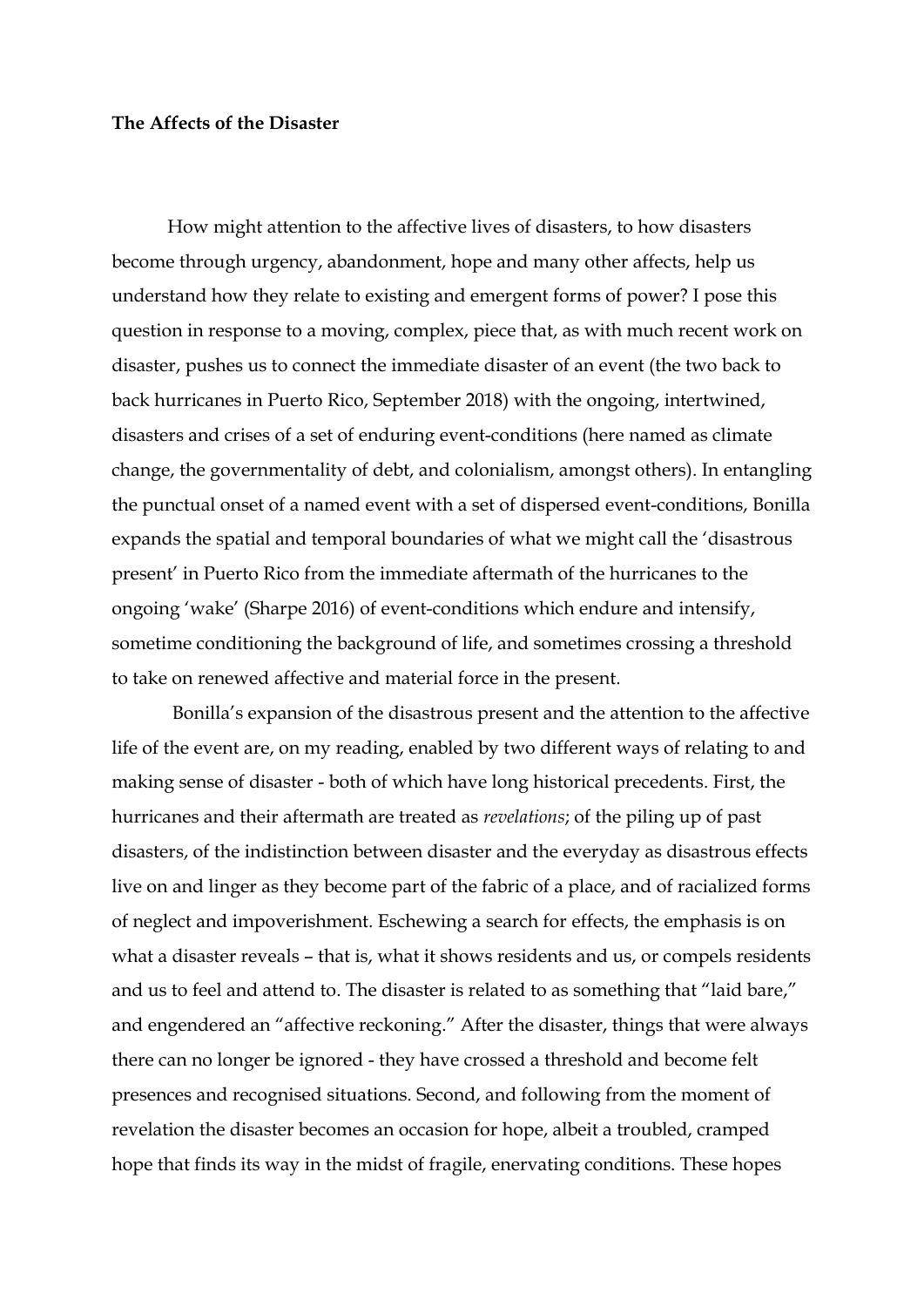centre around the hesitant emergence of other ways of imagining and practicing repair and recovery, which bear a family resemblance to the practices that are valued under the category of 'resilience'. This double mode of inquiry – which treats the event as revelation and the event as occasion of hopes – recalls other ways of relating to the kind of (event)conditions that we make sense of through terms like disaster, catastrophe, emergency, and crisis. For example, we might think of how the apocalyptic as a genre intimate with disaster and catastrophe has long emphasised the process and moment of revelation (see Keller 1996). What is striking is that both modes of inquiry are hopeful: laying bare forms of harm is, perhaps, designed to generate action that will ameliorate those conditions, whereas the emphasis on practices of hope demonstrates how traces of different and better ways of being are already present. We might, though, ask some questions about these modes of inquiry and their more of less explicitly hopeful tone and disposition, recognising the multiplicity of other modes of inquiry we might bring to bear on disaster, or any other topic of inquiry (as well as obviously an explanatory mode of inquiry orientated to causes). How to combine an emphasis on the event as revelation with a descriptive mode of inquiry that attempts to follow the effects of the event as it reverberates throughout forms of living, becoming with and changing through their diverse bundles of practices and future oriented trajectories? What do we describe when we describe what a disaster does and becomes? Can we, should we, ever give up hope as a way of relating to and disclosing disasters (after Povinelli's (2011) comments on where critical work locates potentiality). For example, what would happen if we met that which emerges through disaster with a practice of pessimism that refused to find potential for something different and better? Or, to give another example, how might a paranoid disposition, in Sedgwick's (2013) sense of a practice of hypervigilance orientated to the worst, make sense of the practices of hope that emerge in the wake of an affective recognition of ongoing abandonment?

This combination of modes of inquiry produces a strikingly complex, at times deeply sad and enraging and at times cautiously hopeful, 'affective map' of a spatially and temporally extended disastrous present. We find traces of affect throughout the piece; the "heightened awareness" and the urgency of the interval of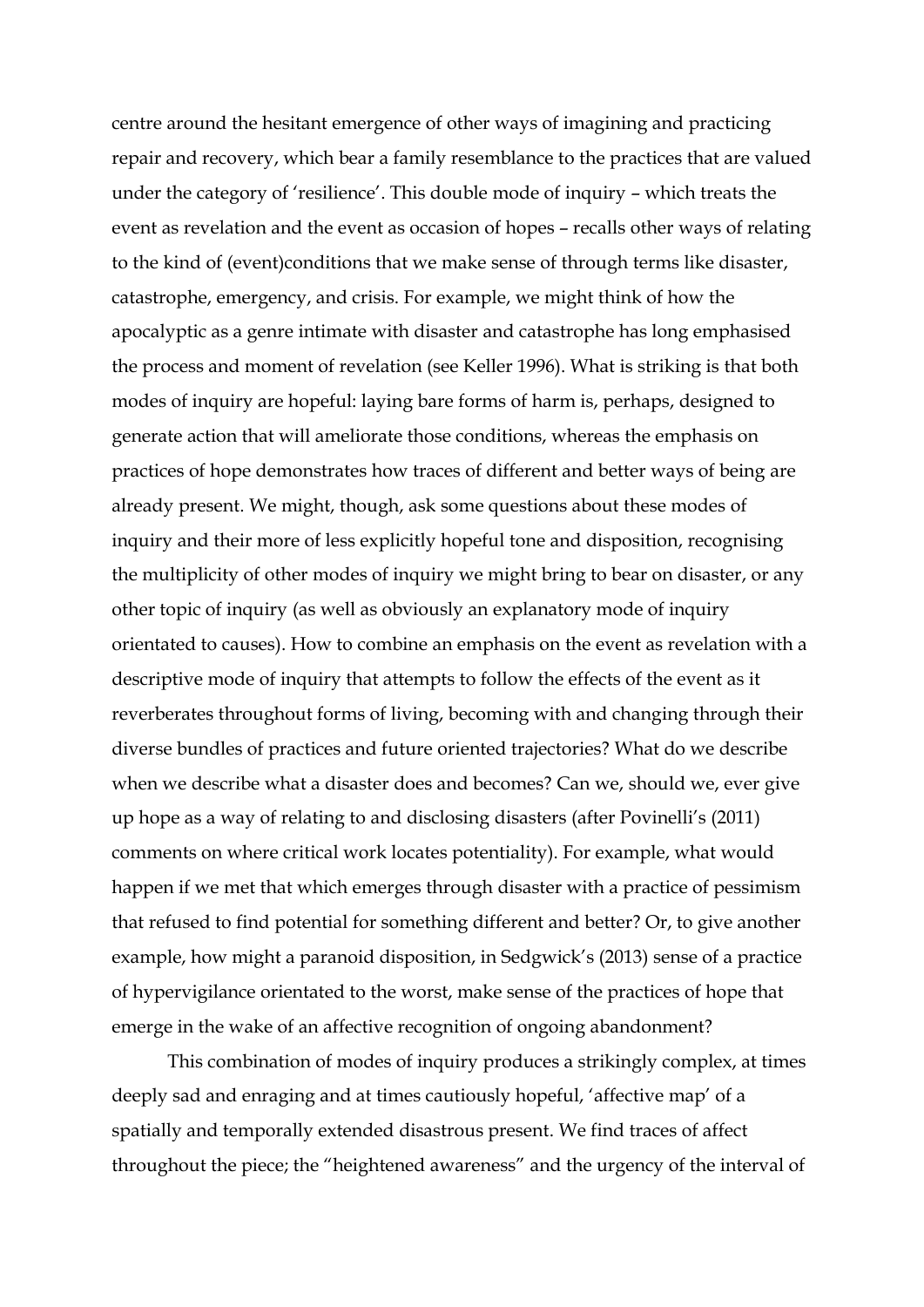emergency, the transition from "feeling confident that there was a plan for dealing with this" to a "feeling of stalled time" linked to "a frenzied state of repetition in which each day felt eerily like the previous one", alongside the pervasive "affective reckoning" with structural violence and neglect that was forced on residents as it was suddenly "made clear that Puerto Rico was one of *those* islands" (original emphasis). Whilst Bonilla gives a narrative to this process of revelation and then hope, as a consequence of the aforementioned modes of inquiry, these affects don't add up to a neat, coherent, story about how the disaster of the hurricane intensified the already existing and ongoing disasters of colonialism, the governmentality of debt, and climate injustice that Bonilla shows are deeply embedded into the fabric of Puerto Rico. They show the disaster surfaces as an incoherent bundle of affects, that charge and change relations with the imperial and local state, between citizens, and with lost and barely present futures, as well as senses of what Puerto Rico is. As such, the piece can be placed in the context of other attempts to understand the affective lives of situations where lines between the disaster and the everyday are, at best, blurred and, for many if not most, have fallen apart and are absent, if they were ever present in the first place. I'm thinking in particular here of Berlant's (2011) concept of 'crisis ordinariness' (see also slow disaster (Knowles, 2015), quotidian disaster (Sharpe, 2016), and chronic urban trauma (Pain, 2019)). For Berlant, 'crisis ordinariness' is "incited" by the traumatic event, but happens through "the spreading of symbolizations and other inexpressive but life-extending actions throughout the ordinary and its situations of living on". As an event "spreads", it folds into and becomes with "modes, habits, or genres of being". What I love about this work is that it makes the question of what an event is, how events take form as they fold with people's practices of living, into an open-ended research problem. Likewise, Bonilla tracks how the affective impact and effects of the disaster of the back to back hurricanes in Puerto Rico shifted as the 'interval' of emergency extended. Emergency endured, as the providential state, that part of the state that offers and promises protection from harm, never materialised. Urgency was met by a "rushing wall of inaction", as Bonilla puts it, resulting in an "enduring feeling of abandonment and ruin prevails". Nothing changed, as both those in Puerto Rico and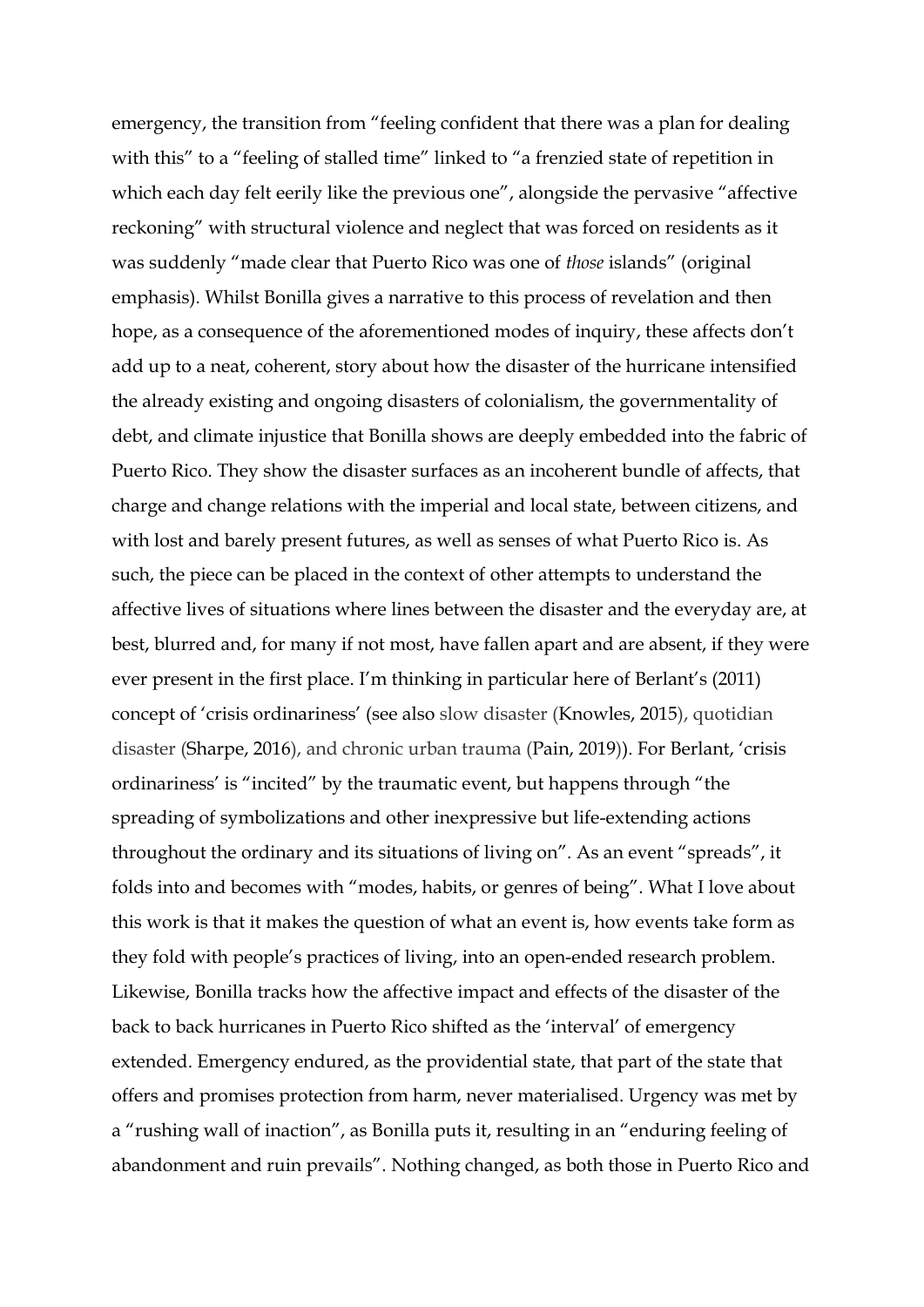those in the diaspora inhabited an extended, agonised, "state of suspension", before a myriad of practices of hope gradually emerged between people.

The paper therefore evokes and describes the tangled relationship between the shifting form of the event – rupture, suspension, endurance and so on - and shifts in the affective life of a place always-already living in the wake of other disasters. I want to conclude by asking some questions about what Bonilla describes as an 'affective map'. How to make present in such a map the affects of other disasters which don't take the form of the punctual event – that is, of a rupture followed by a state of suspension? As with other recent work, the terms 'crisis', 'disaster' and 'catastrophe' are extended to event-conditions that bring harm, damage and loss but do not only take the form of a punctual event. The "true disaster", Bonilla shows, was what was laid bare by the storm. We might ask some questions about this, in a similar manner to how Roitman (2013) warns critical social science about the overextension of the term crisis, and with colleagues I've wondered about progressive use of the concept of emergency (Anderson et al 2019). Why are catastrophe and disaster the best genres for understanding ongoing harm and damage that materialise through a range of fast and slow temporalities? Is it because of a wager that the rhetorical force of these descriptors will help generate the attention and political and ethical action that is so often missing? Or is it because a claim is being made that colonialism has the mode of eventfulness of disaster or catastrophe or crisis, or some combination of all three? If so, and over and above the scale and intensity of harm or damage, what characterises a disaster or catastrophe, if emphasis shifts from rupture to ongoingness? What, if anything, is lost when terms used by the state and other actors to govern marginalised and abandoned populations are deployed in critical work, even if each term has a set of complicated histories that extend beyond the state? I don't know the answer to these questions, in part because other genres to make sense of harm and damage have yet to be invented, circulate as common resources, and gain affective force. Disaster and catastrophe are almost all we have to name, make sense of, and generate urgencies around event-conditions that are so woven into the fabric of life that they so often lack a recognisable scene of impact. But what are the limits of their use, what might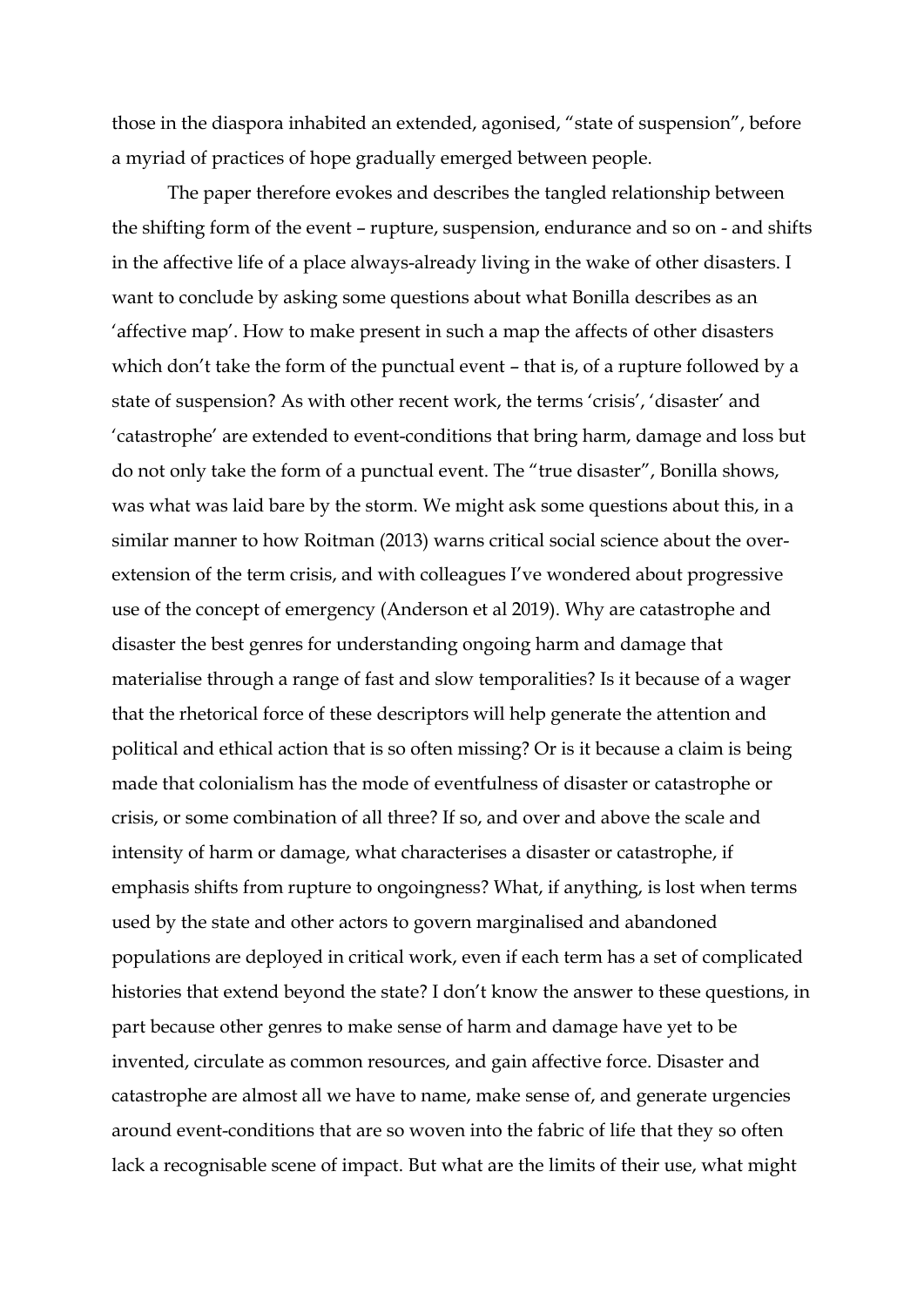they not do? Putting these questions to one side, the paper hints to how colonialism exists and lives on through affects. But when the lingering effects of colonialism are invoked, the paper shifts to the material, principally "the neglected infrastructure of an island in crisis, the economic cleavages of a society marked by profound disparity, the naked disdain of an imperial state, and the forms of structural neglect and social abandonment that had already come to characterize this bankrupt colony", for example. Now, there are hints here to affect – the "naked disdain" of the imperial state, for example, or the invocation of a place as living 'in' crisis with its sense of turbulence and uncertainty. But, in the main, the analysis makes present the affects of the immediate aftermath (which are, of course, one way in which colonialism lives on), but has less to say about the way in which the effects of (neo)colonialism (neglected infrastructures and so on) were affectively present before the disaster, and were changed, refracted and so on through the hurricanes and in the state non-response that followed. The idea of the hurricanes catalysing an "affective reckoning" implies that before that event the affective legacies of colonialism lingered in other ways (in that it took the hurricane to reveal to Puerto Ricans that Puerto Rico was one of *those* states). Likewise, the initial waiting for state response and the expectation that the time of emergency would shift to the time of recovery, implies that there was some kind of attachment to the promise of a state that offered protection, even if that attachment was fragile or fraying and perhaps only available to and inhabited by some parts of the population. How, then, might an 'affective map' of the present expand the spatial and temporal boundaries of the affective present to include these and a myriad of other "minor affects" (Ngai 2005) through which colonialism in Puerto Rico lives on?

### **References**